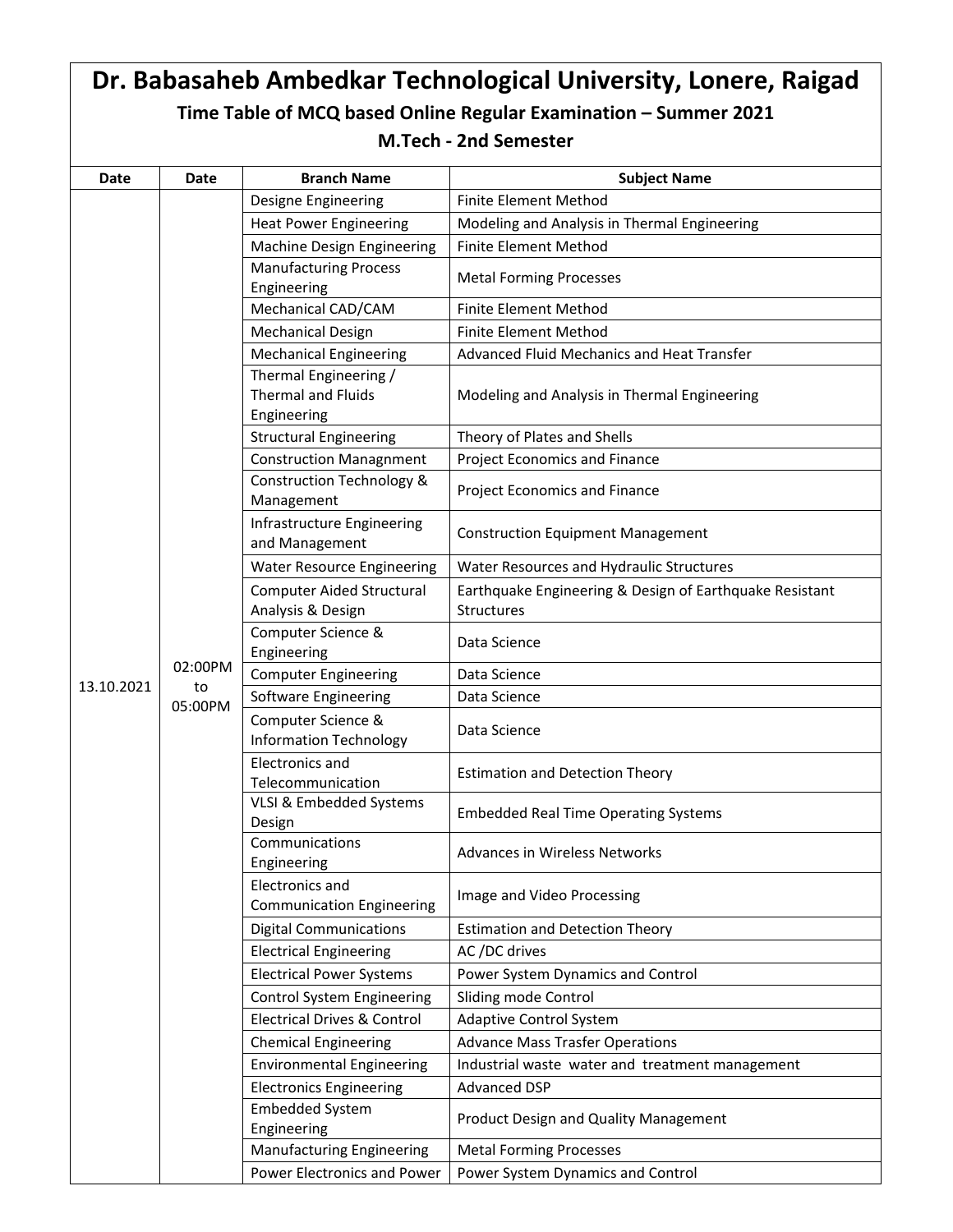|            |                          | System                                                            |                                                     |
|------------|--------------------------|-------------------------------------------------------------------|-----------------------------------------------------|
|            |                          | <b>Production Engineering</b>                                     | <b>Metal Forming Processes</b>                      |
|            |                          | <b>Mining Engineering</b>                                         | Design of Underground Structures in Rocks           |
|            |                          | Designe Engineering                                               | Design Optimization                                 |
|            |                          | <b>Heat Power Engineering</b>                                     | <b>Fluid Dynamics</b>                               |
|            |                          | Machine Design Engineering                                        | Design Optimization                                 |
|            |                          | <b>Manufacturing Process</b><br>Engineering                       | Casting and Moulding Technology                     |
|            |                          | Mechanical CAD/CAM                                                | Robotics                                            |
|            |                          | <b>Mechanical Design</b>                                          | Design Optimization                                 |
|            |                          | <b>Mechanical Engineering</b>                                     | <b>Mechanical Design Analysis</b>                   |
|            |                          | Thermal Engineering /<br><b>Thermal and Fluids</b><br>Engineering | <b>Fluid Dynamics</b>                               |
|            |                          | <b>Structural Engineering</b>                                     | <b>Finite Element Analysis</b>                      |
|            |                          | <b>Construction Managnment</b>                                    | <b>Construction Safety</b>                          |
|            |                          | <b>Construction Technology &amp;</b><br>Management                | <b>Construction Safety</b>                          |
|            |                          | Infrastructure Engineering<br>and Management                      | Infrastructure Development                          |
|            |                          | <b>Water Resource Engineering</b>                                 | Water Resources Systems Planning and Management     |
|            | 02:00PM<br>to<br>05:00PM | <b>Computer Aided Structural</b><br>Analysis & Design             | <b>Finite Element Analysis</b>                      |
|            |                          | Computer Science &<br>Engineering                                 | Software Architecture                               |
|            |                          | <b>Computer Engineering</b>                                       | Software Architecture                               |
|            |                          | Software Engineering                                              | Software Architecture                               |
| 14.10.2021 |                          | Computer Science &<br><b>Information Technology</b>               | Software Architecture                               |
|            |                          | Electronics and<br>Telecommunication                              | Information Theory and Coding                       |
|            |                          | VLSI & Embedded Systems<br>Design                                 | <b>CMOS Mixed Signal Circuit Design</b>             |
|            |                          | Communications<br>Engineering                                     | Fiber Optic Communication and Networks              |
|            |                          | <b>Electronics and</b><br><b>Communication Engineering</b>        | Information Theory and Coding                       |
|            |                          | <b>Digital Communications</b>                                     | Information Theory and Coding                       |
|            |                          | <b>Electrical Engineering</b>                                     | Advance Power System Protection                     |
|            |                          | <b>Electrical Power Systems</b>                                   | Advance Power System Protection                     |
|            |                          | <b>Control System Engineering</b>                                 | Multivariable Control                               |
|            |                          | <b>Electrical Drives &amp; Control</b>                            | <b>AC Drives</b>                                    |
|            |                          | <b>Chemical Engineering</b>                                       | Advance separation techniques                       |
|            |                          | <b>Environmental Engineering</b>                                  | Solid and hazardous waste management                |
|            |                          | <b>Electronics Engineering</b>                                    | Nano Electronics                                    |
|            |                          | <b>Embedded System</b><br>Engineering                             | <b>Embedded OS and RTOS</b>                         |
|            |                          | Manufacturing Engineering                                         | Casting and Moulding Technology                     |
|            |                          | Power Electronics and Power<br>System                             | Advance Power System Protection                     |
|            |                          | <b>Production Engineering</b>                                     | Casting and Moulding Technology                     |
|            |                          | Mining Engineering                                                | Underground Mine Ventilation and Environmental Engg |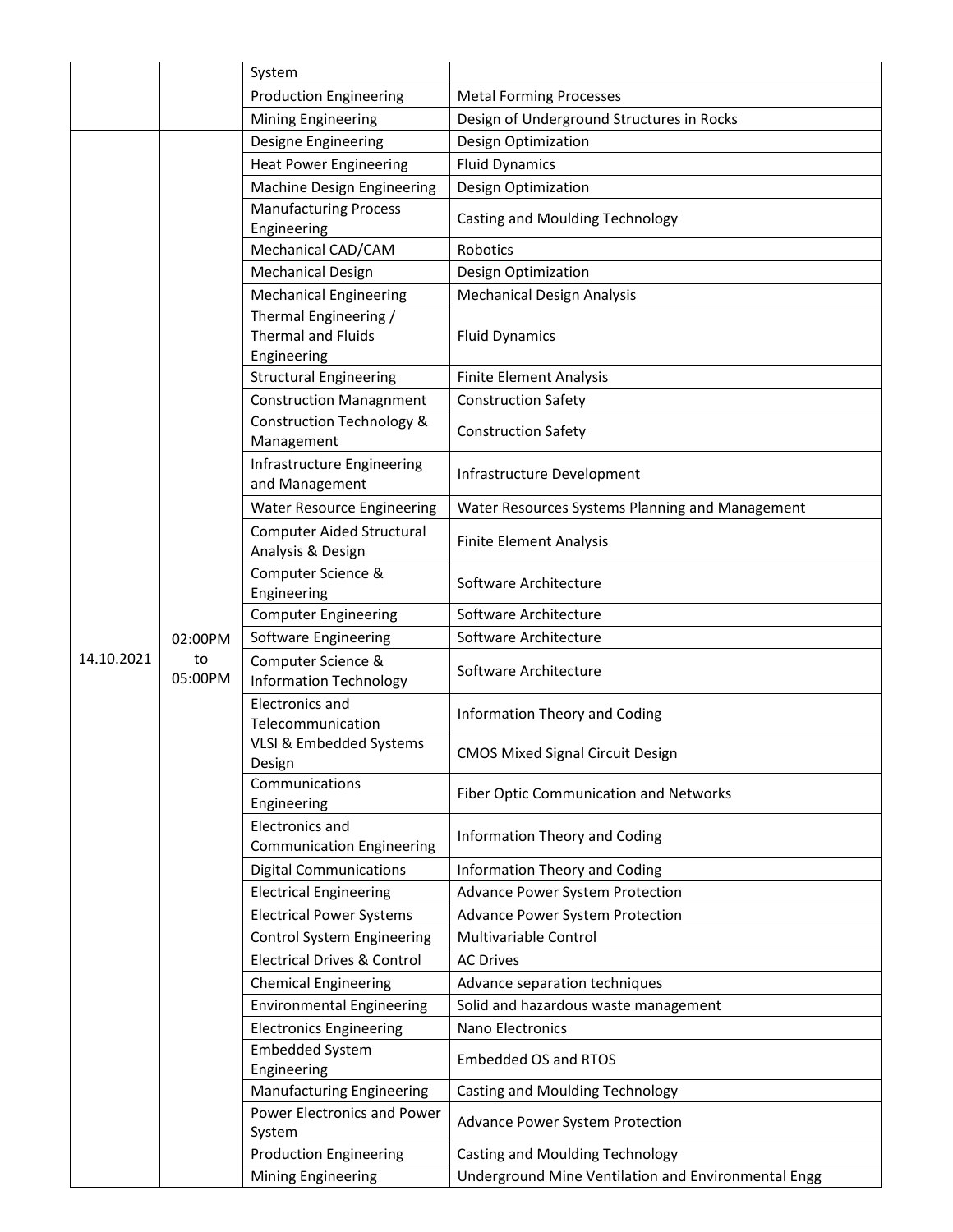|            |         | Designe Engineering                                               | Engineering Fracture Mechanics / Design of Piping System<br>/Vehicle Dynamics / Mechatronics / Design for Manufacture<br>and Assembly |
|------------|---------|-------------------------------------------------------------------|---------------------------------------------------------------------------------------------------------------------------------------|
|            |         | <b>Heat Power Engineering</b>                                     | Alternative Fuels for I.C. Engines                                                                                                    |
|            |         | Machine Design Engineering                                        | <b>Engineering Fracture Mechanics</b>                                                                                                 |
|            |         | <b>Manufacturing Process</b><br>Engineering                       | Management Information System / Sensors for Intelligent<br>Manufacturing and Monitoring                                               |
|            |         | Mechanical CAD/CAM                                                | Flexible Manufacturing System / Metrology and Computer<br>Aided Inspection                                                            |
|            |         | <b>Mechanical Design</b>                                          | Design for Manufacture and Assembly                                                                                                   |
|            |         | <b>Mechanical Engineering</b>                                     | Alternative Fuels for I.C. Engines / Advanced Refrigeration                                                                           |
|            |         | Thermal Engineering /<br><b>Thermal and Fluids</b><br>Engineering | Conservation of Energy in Buildings / Computational Fluid<br>Dynamics / Alternative Fuels for I.C. Engines                            |
|            |         | <b>Structural Engineering</b>                                     | Design of Cold Formed Steel Structures                                                                                                |
|            |         | <b>Construction Managnment</b>                                    | <b>Operation Research</b>                                                                                                             |
|            |         | <b>Construction Technology &amp;</b><br>Management                | Architecture and Town planning                                                                                                        |
|            |         | Infrastructure Engineering<br>and Management                      | Environment & Energy Management                                                                                                       |
|            |         | <b>Water Resource Engineering</b>                                 | Land and Water Management                                                                                                             |
|            |         | <b>Computer Aided Structural</b><br>Analysis & Design             | Advance Design of Steel Structure                                                                                                     |
|            | 02:00PM | Computer Science &<br>Engineering                                 | <b>Software Testing</b>                                                                                                               |
| 16.10.2021 | to      | <b>Computer Engineering</b>                                       | <b>Software Testing</b>                                                                                                               |
|            | 05:00PM | Software Engineering                                              | <b>Software Testing</b>                                                                                                               |
|            |         | Computer Science &<br><b>Information Technology</b>               | <b>Software Testing</b>                                                                                                               |
|            |         | Electronics and<br>Telecommunication                              | Wireless Sensor Network Design / Embedded System Design /<br>Multirate Digital Signal Processing                                      |
|            |         | VLSI & Embedded Systems<br>Design                                 | Digital Signal Processors and Architectures                                                                                           |
|            |         | Communications<br>Engineering                                     | <b>Advanced Wireless Sensor Networks</b>                                                                                              |
|            |         | <b>Electronics and</b><br><b>Communication Engineering</b>        | Wireless Sensor Network Design                                                                                                        |
|            |         | <b>Digital Communications</b>                                     | Wireless Sensor Network Design                                                                                                        |
|            |         | <b>Electrical Engineering</b>                                     | Distributed generation and micro grid                                                                                                 |
|            |         | <b>Electrical Power Systems</b>                                   | Distributed generation and micro grid                                                                                                 |
|            |         | <b>Control System Engineering</b>                                 | <b>Digital Control Systems</b>                                                                                                        |
|            |         | <b>Electrical Drives &amp; Control</b>                            | Power Electronics for Renewable Energy Systems                                                                                        |
|            |         | <b>Chemical Engineering</b>                                       | Elective III (B) - Reactive Separations                                                                                               |
|            |         | <b>Environmental Engineering</b>                                  | Elective III (01) - Agricultural Pollution Control                                                                                    |
|            |         | <b>Electronics Engineering</b>                                    | <b>Optical Fiber Communication</b>                                                                                                    |
|            |         | <b>Embedded System</b>                                            | Wireless Sensor Network Design                                                                                                        |
|            |         | Engineering<br><b>Manufacturing Engineering</b>                   | CAD-CAE / Diamond Turn Machining                                                                                                      |
|            |         | Power Electronics and Power<br>System                             | <b>Smart Grid Design and Analysis</b>                                                                                                 |
|            |         | <b>Production Engineering</b>                                     | CAD-CAE / Management Information System                                                                                               |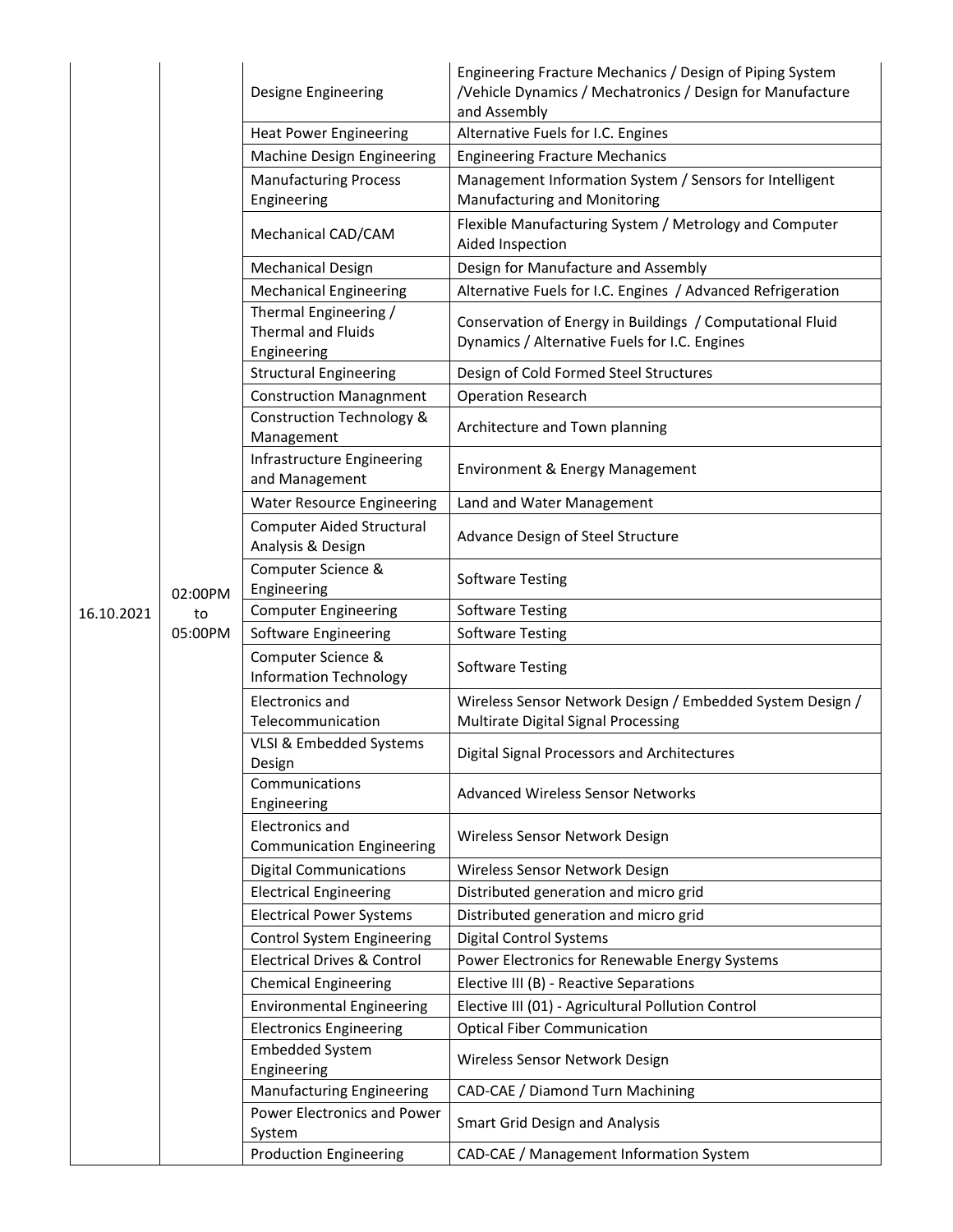|            |                          | <b>Mining Engineering</b>                                         | Planning and Design of Underground Methods of Exploitation<br>for Coal & Metalliferous Deposits                                        |
|------------|--------------------------|-------------------------------------------------------------------|----------------------------------------------------------------------------------------------------------------------------------------|
|            |                          | Designe Engineering                                               | Engineering Fracture Mechanics / Design of Piping System /<br>Vehicle Dynamics / Mechatronics / Design for Manufacture and<br>Assembly |
|            |                          | <b>Heat Power Engineering</b>                                     | Power Plant Practice and Control                                                                                                       |
|            |                          | Machine Design Engineering                                        | Mechatronics / Engineering Fracture Mechanics / Design for<br>Manufacture and Assembly / Robotics                                      |
|            |                          | <b>Manufacturing Process</b><br>Engineering                       | Lean Manufacturing / Metrology and Computer Aided<br>Inspection                                                                        |
|            |                          | Mechanical CAD/CAM                                                | Flexible Manufacturing System / Metrology and Computer<br>Aided Inspection                                                             |
|            |                          | <b>Mechanical Design</b>                                          | Noise, Vibrations and Harshness                                                                                                        |
|            |                          | <b>Mechanical Engineering</b>                                     | Cryogenic Engineering / World Class Manufacturing                                                                                      |
|            |                          | Thermal Engineering /<br><b>Thermal and Fluids</b><br>Engineering | Steam and Gas Turbines / Power Plant Practice and Control                                                                              |
|            |                          | <b>Structural Engineering</b>                                     | Earthquake Engineering & Design of Earthquake Resistant<br>Structures                                                                  |
|            |                          | <b>Construction Managnment</b>                                    | <b>Resource Management</b>                                                                                                             |
|            |                          | Construction Technology &<br>Management                           | <b>Building Environment and Services</b>                                                                                               |
|            |                          | Infrastructure Engineering<br>and Management                      | <b>Resource Management</b>                                                                                                             |
|            |                          | <b>Water Resource Engineering</b>                                 | <b>Environmental Impact Assessment</b>                                                                                                 |
|            | 02:00PM<br>to<br>05:00PM | <b>Computer Aided Structural</b><br>Analysis & Design             | Design of Foundation                                                                                                                   |
| 18.10.2021 |                          | Computer Science &<br>Engineering                                 | <b>Mobile Computing</b>                                                                                                                |
|            |                          | <b>Computer Engineering</b>                                       | Mobile Computing / Cognitive Science                                                                                                   |
|            |                          | Software Engineering                                              | <b>Object-Oriented Systems</b>                                                                                                         |
|            |                          | Computer Science &<br><b>Information Technology</b>               | <b>Storage Systems</b>                                                                                                                 |
|            |                          | Electronics and<br>Telecommunication                              | Advanced Biomedical Signal Processing / Digital VLSI Design /<br>Electromagnetics, Antenna and Propagation                             |
|            |                          | VLSI & Embedded Systems<br>Design                                 | Sensors and Actuators                                                                                                                  |
|            |                          | Communications<br>Engineering                                     | <b>Digital Image Processing</b>                                                                                                        |
|            |                          | <b>Electronics and</b><br><b>Communication Engineering</b>        | <b>Multicarrier Communication</b>                                                                                                      |
|            |                          | <b>Digital Communications</b>                                     | Audio and Speech Processing                                                                                                            |
|            |                          | <b>Electrical Engineering</b>                                     | Application of Power Electronics to Power System                                                                                       |
|            |                          | <b>Electrical Power Systems</b>                                   | Application of Power Electronics to Power System                                                                                       |
|            |                          | <b>Control System Engineering</b>                                 | Nonlinear Dynamic Systems                                                                                                              |
|            |                          | <b>Electrical Drives &amp; Control</b>                            | <b>Electric and Hybrid Vehicles</b>                                                                                                    |
|            |                          | <b>Chemical Engineering</b>                                       | Elective IV (C) - Energy Management                                                                                                    |
|            |                          | <b>Environmental Engineering</b>                                  | Elective IV (02) - Air Pollution Control                                                                                               |
|            |                          | <b>Electronics Engineering</b>                                    | <b>Advanced Biomedical Signal Processing</b>                                                                                           |
|            |                          | <b>Embedded System</b><br>Engineering                             | Robotics and Machine Vision                                                                                                            |
|            |                          | Manufacturing Engineering                                         | World Class Manufacturing / Characterization Techniques                                                                                |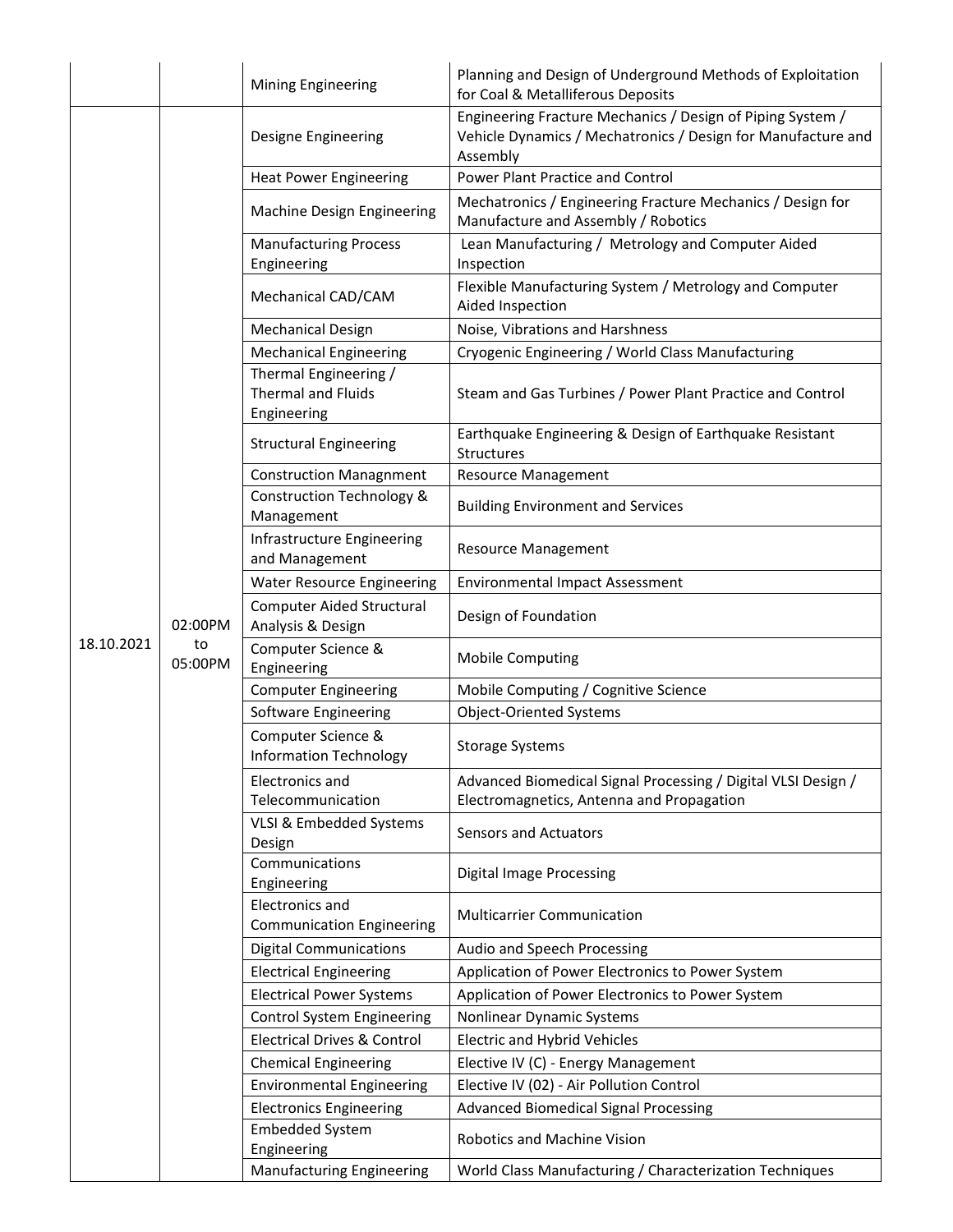|            |               | <b>Power Electronics and Power</b><br>System                      | Application of Power Electronics to Power System.                                |
|------------|---------------|-------------------------------------------------------------------|----------------------------------------------------------------------------------|
|            |               | <b>Production Engineering</b>                                     | Mechatronics / Lean Manufacturing                                                |
|            |               | <b>Mining Engineering</b>                                         | <b>Advanced Mine Safety Engineering</b>                                          |
|            |               | Designe Engineering                                               | Research Methodology                                                             |
|            |               | <b>Heat Power Engineering</b>                                     | <b>Research Methodology</b>                                                      |
|            |               | Machine Design Engineering                                        | <b>Research Methodology</b>                                                      |
|            |               | <b>Manufacturing Process</b><br>Engineering                       | Research Methodology / Environmental Engineering and<br><b>Pollution Control</b> |
|            |               | Mechanical CAD/CAM                                                | Research Methodology / Manufacturing Automation                                  |
|            |               | <b>Mechanical Design</b>                                          | <b>Research Methodology</b>                                                      |
|            |               | <b>Mechanical Engineering</b>                                     | Research Methodology / Environmental Engineering and<br><b>Pollution Control</b> |
|            |               | Thermal Engineering /<br><b>Thermal and Fluids</b><br>Engineering | Research Methodology / Environmental Engineering and<br><b>Pollution Control</b> |
|            |               | <b>Structural Engineering</b>                                     | <b>Research Methodology</b>                                                      |
|            |               | <b>Construction Managnment</b>                                    | <b>Research Methodology</b>                                                      |
|            |               | <b>Construction Technology &amp;</b><br>Management                | Infrastructure Development                                                       |
|            |               | Infrastructure Engineering<br>and Management                      | Safety Management in Construction                                                |
|            |               | <b>Water Resource Engineering</b>                                 | <b>Water Power Engineering</b>                                                   |
|            |               | Computer Aided Structural<br>Analysis & Design                    | Analysis & Design of shells & Folded Plates                                      |
|            |               | Computer Science &<br>Engineering                                 | <b>Object Oriented Systems</b>                                                   |
| 20.10.2021 | 02:00PM<br>to | <b>Computer Engineering</b>                                       | <b>Object Oriented Systems</b>                                                   |
|            | 05:00PM       | Software Engineering                                              | <b>Functional Programming</b>                                                    |
|            |               | Computer Science &<br><b>Information Technology</b>               | <b>Object Oriented Systems</b>                                                   |
|            |               | Electronics and<br>Telecommunication                              | Research Methodology / Internet of Things                                        |
|            |               | VLSI & Embedded Systems<br>Design                                 | Internet of Things                                                               |
|            |               | Communications<br>Engineering                                     | <b>Research Methodology</b>                                                      |
|            |               | Electronics and<br><b>Communication Engineering</b>               | Multimedia Communication                                                         |
|            |               | <b>Digital Communications</b>                                     | Internet of Things                                                               |
|            |               | <b>Electrical Engineering</b>                                     | Energy Management and Auditing / Research Methodology                            |
|            |               | <b>Electrical Power Systems</b>                                   | <b>Energy Management and Auditing</b>                                            |
|            |               | <b>Control System Engineering</b>                                 | Intelligent systems                                                              |
|            |               | <b>Electrical Drives &amp; Control</b>                            | <b>Energy Management and Auditing</b>                                            |
|            |               | <b>Chemical Engineering</b>                                       | <b>Research Methodology</b>                                                      |
|            |               | <b>Environmental Engineering</b>                                  | <b>Research Methodology</b>                                                      |
|            |               | <b>Electronics Engineering</b>                                    | Internet of Things                                                               |
|            |               | Embedded System<br>Engineering                                    | Internet of Things                                                               |
|            |               | <b>Manufacturing Engineering</b>                                  | <b>Research Methodology</b>                                                      |
|            |               | Power Electronics and Power<br>System                             | <b>Energy Management and Auditing</b>                                            |